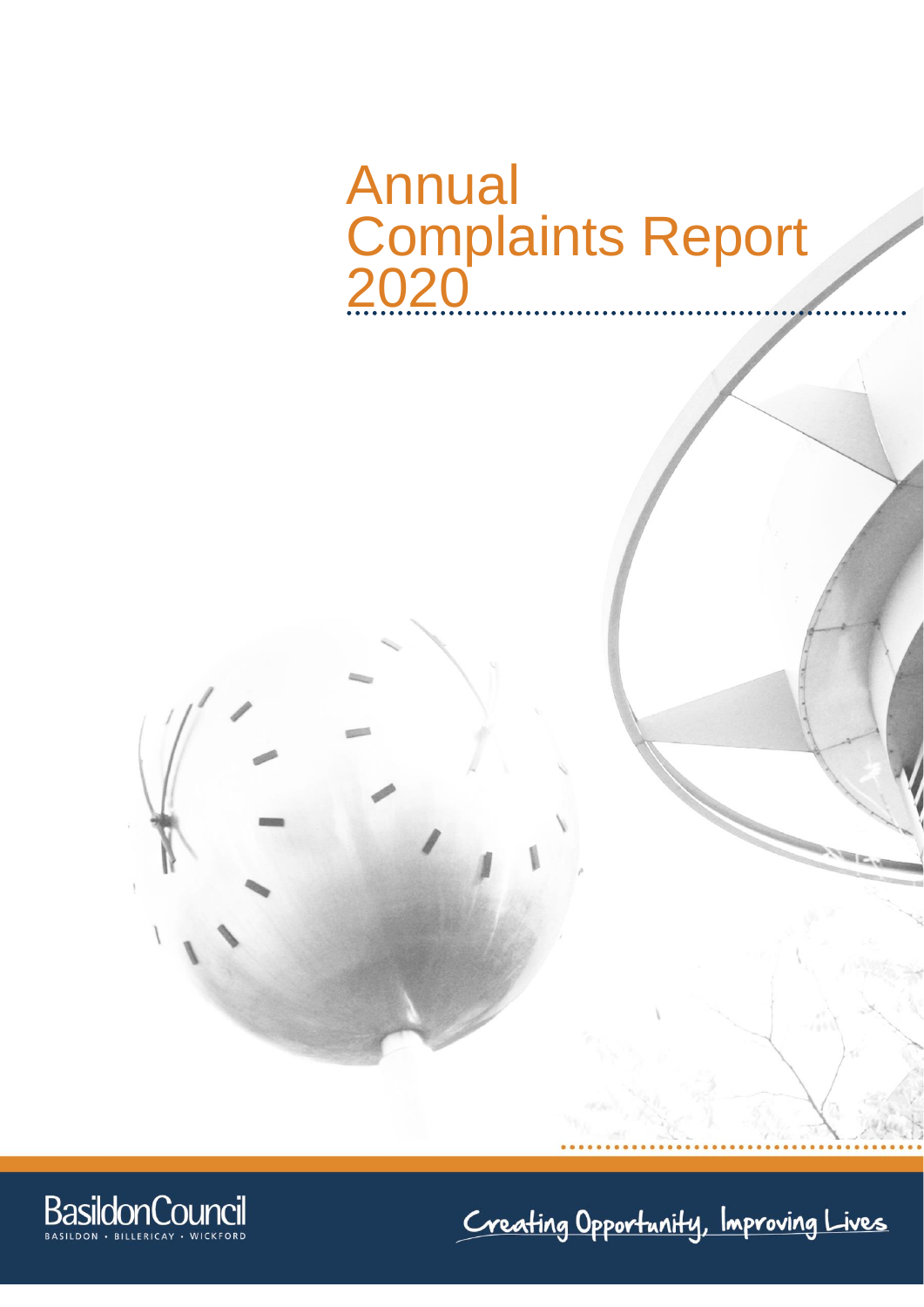## *Executive Summary*

This annual report details the level of complaints received in relation to services delivered by the Council for the last financial year 1<sup>st</sup> April 2019 to 31<sup>st</sup> March 2020. The council received 927 complaints in the 2019/2020 financial year, as well as managing 623,174 customer transactions over the same period. Only 0.1% of transactions were the subject of complaints. Council Services have agreed to share the lessons learned from complaints at meetings of our senior management.

Three of these complaints were investigated by the Local Government Ombudsman, and two were upheld.

## *Background*

The council has a Three-Stage Complaints Management Process as set out in the Complaints, Comments and Compliments Policy. This approach enables the authority to do everything it can to resolve complaints in line with agreed policies and procedures prior to any referral to the Local Government Ombudsman.

We use a Customer Relationship Management System (CRM) to record all complaints to the organisation, enabling greater categorisation of complaints and segmentation per service area. This helps with detailed analysis, enabling us to learn from complaints received.

## *Complaints in Context*

The 623,174 customer transactions over the financial year include contact by telephone, email, correspondence, online forms, and face to face visits. It is broken down as follows.



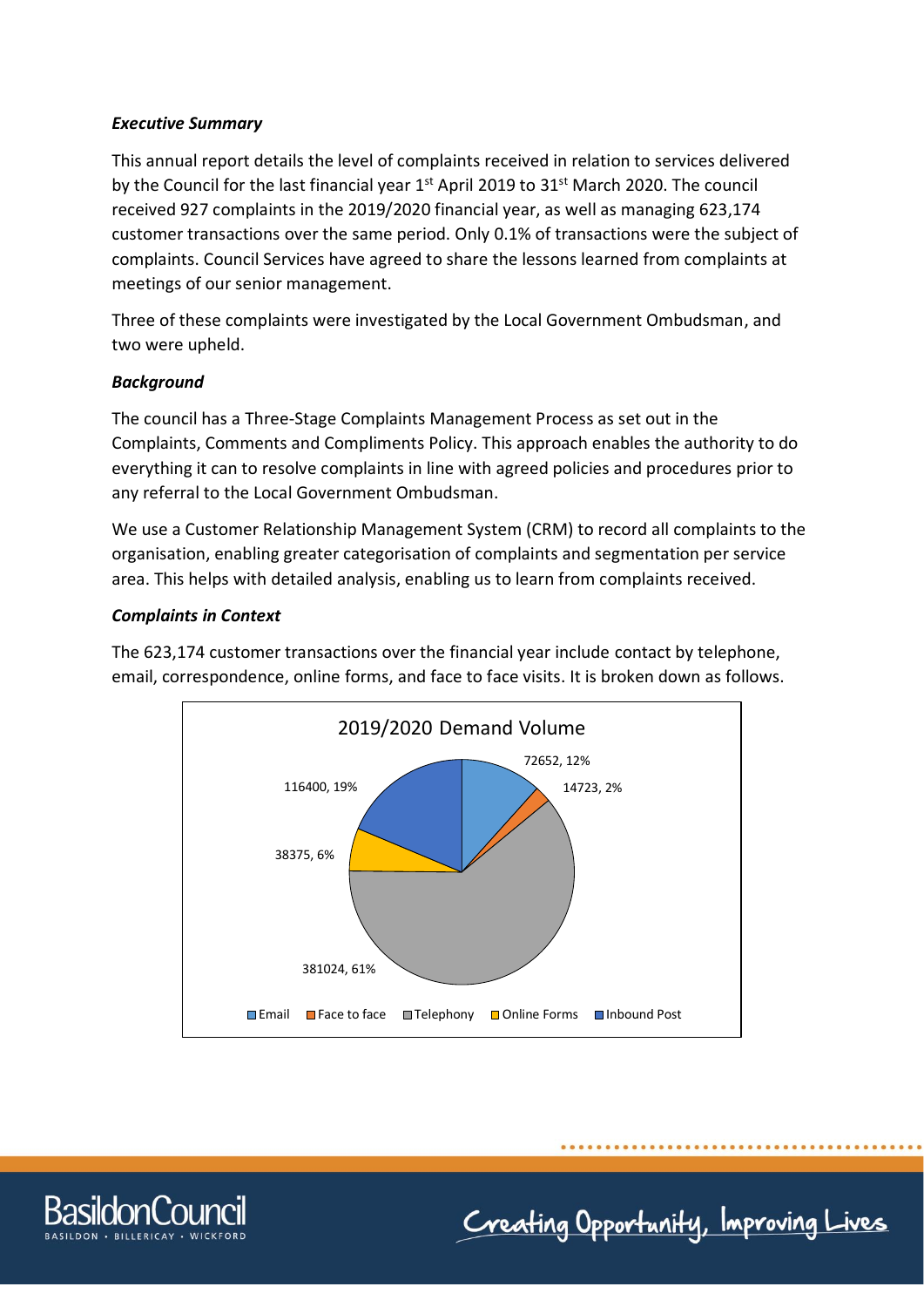# *Number of new complaints*



Out of the total of 927 complaints, 129 were escalated from stage 1 to stage 2, and 30 were escalated from stage 2 to stage 3 over the course of the year.

#### **Top 5 Complaint Categories**

| <b>Category</b>              | <b>Number of Complaints</b> | As a percentage of total complaints<br>received |
|------------------------------|-----------------------------|-------------------------------------------------|
| <b>Housing Repairs</b>       | 349                         | 37.32%                                          |
| <b>Domestic Refuse</b>       | 115                         | 12.40%                                          |
| <b>Arboriculture Support</b> | 52                          | 5.61%                                           |
| <b>Housing Advice</b>        | 45                          | 4.85%                                           |
| <b>Project Management</b>    | 39                          | 4.21%                                           |

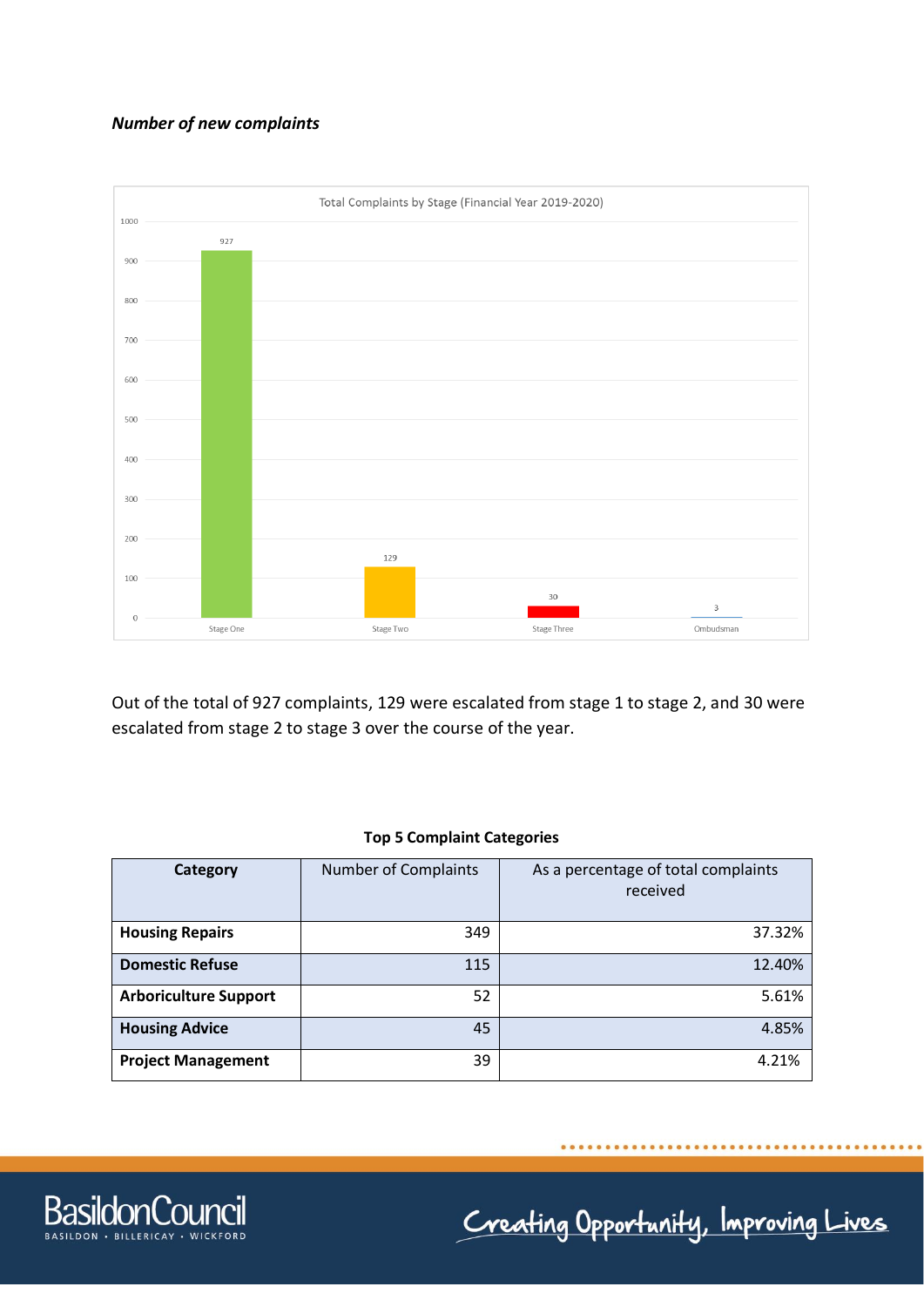The above table shows the top 5 services receiving complaints. These are also the service areas carrying out very high volumes of customer transactions.

# *Compliments*

A total number of 1057 compliments were received in the financial year 2019/2020.



The above graph shows the top 5 services receiving compliments. Housing Repairs and Refuse appear in both the most complimented and the most complained about categories.

#### *Matters Investigated by the Local Government Ombudsman*

In the 2019 to 2020 financial year we had three matters investigated by the Local Government Ombudsman or Housing Ombudsman. These were: An Anti-Social Behaviour issue that was found in the council's favour and two Housing Repairs issues that were both upheld by the Housing Ombudsman.

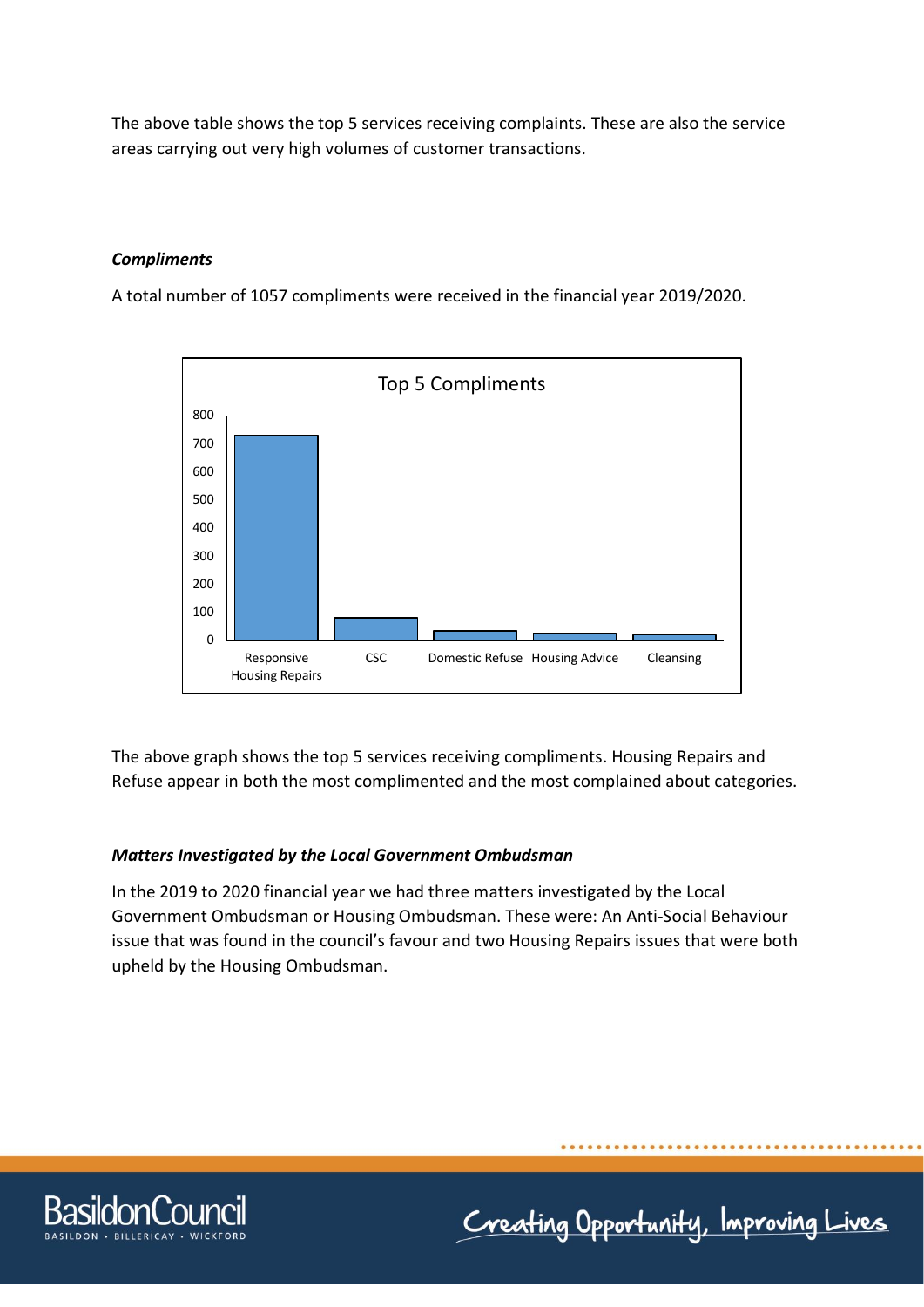## *Reasons for the escalation of Complaints.*

Of the total 927 Complaints logged in 2019-2020 Financial Year 14% of matters were escalated beyond Stage One, to either Stage Two, Three, or the Ombudsman.



When we look at the Stage Two escalations we can see that the greatest proportion of these rest with Responsive Housing Repairs with 58. Upon examining the reasons for escalation the most frequent reason given by complainants was that works promised to take place in the response to the Stage One Complaint were not undertaken on the appointment date, that our contractor Morgan Sindall failed to adequately communicate with the complainants to arrange follow-on works or that the customer was not satisfied with the quality of workmanship on the completed repairs.

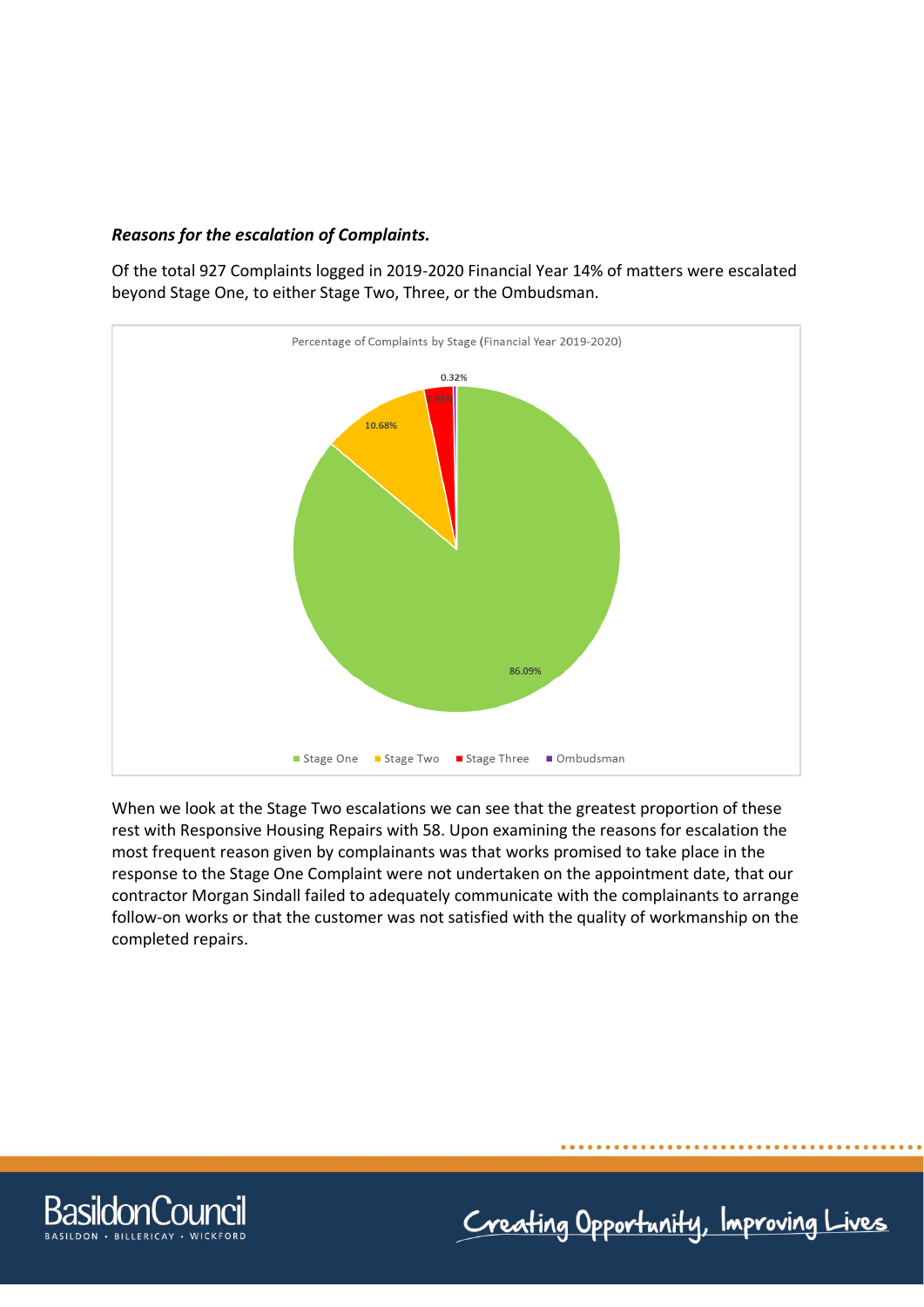

The second greatest number of escalations to Stage Two were for Housing Advice/Solutions who received 6 complaints at Stage Two. The reasons given for these escalations are predominantly complainants disputing information provided in the response at Stage One or being dissatisfied with the decision of the Officer regarding their housing application.

Arboriculturial Support received 4 escalations to Stage Two which were mostly complainants disputing the decision of our Arboricultial Officers on the scale of work required to trees, or whether work was required at all.

Project Management also received 4 complaints at Stage Two. One of these was due to incorrect documentation being provided to a complainant following a request and the others were to do with delays and poor communication from our contractors to arrange follow-on works.

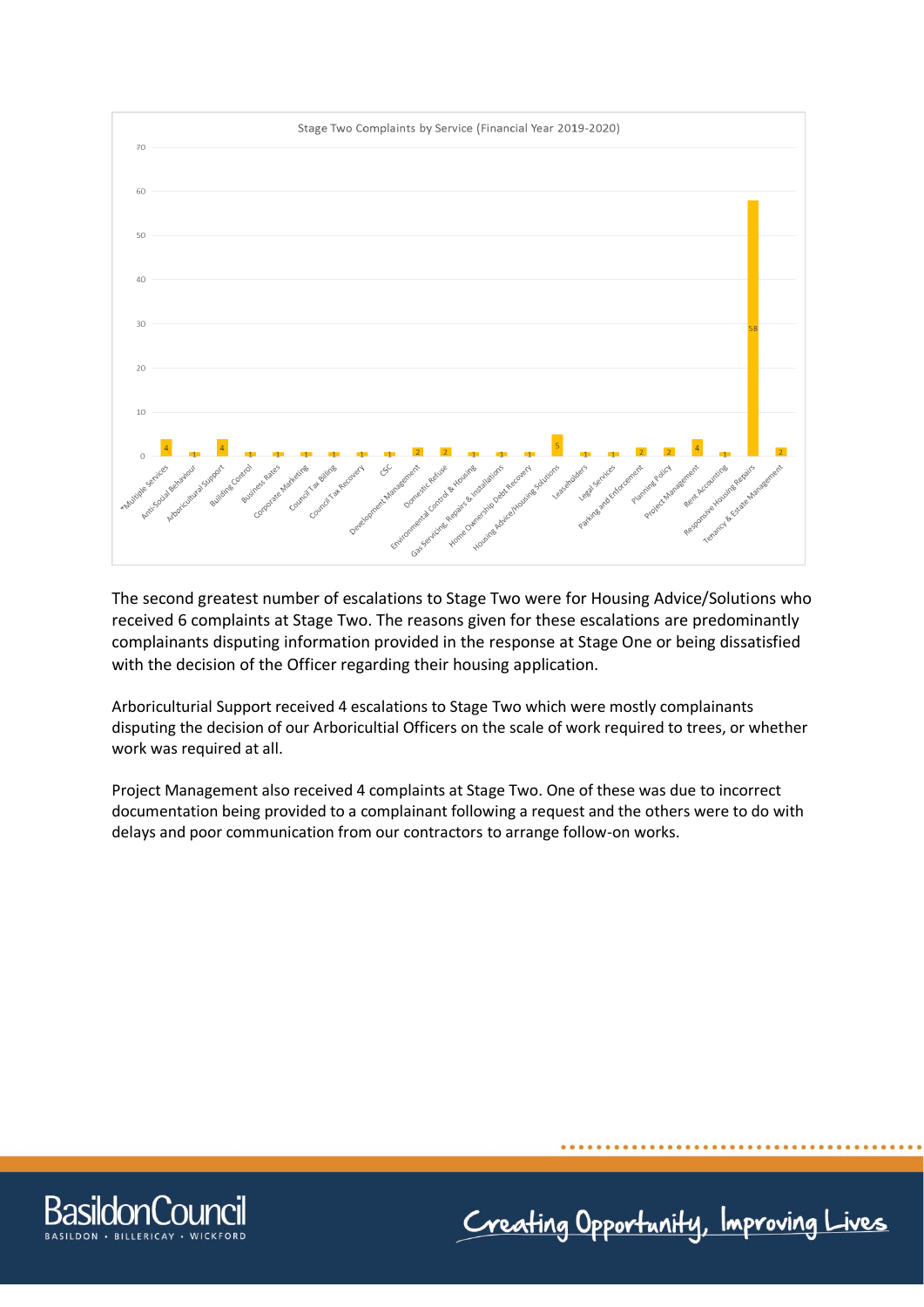

When we look at the complaints escalated to Stage Three we again see that Responsive Housing Repairs received the greatest number with 14 in total.

The reasons provided by complainants for escalation were that information given in the response at Stage Two was incorrect or continued delays and poor communications when arranging repairs.

Our Leaseholders Team received 2 Stage Three Complaints, the first of these was disputing the findings of the investigating Officer at Stage One and Two. The other complainant was also disputing the decision of an investigating Officer at Stage Two regarding Service charges applied to the leaseholder.

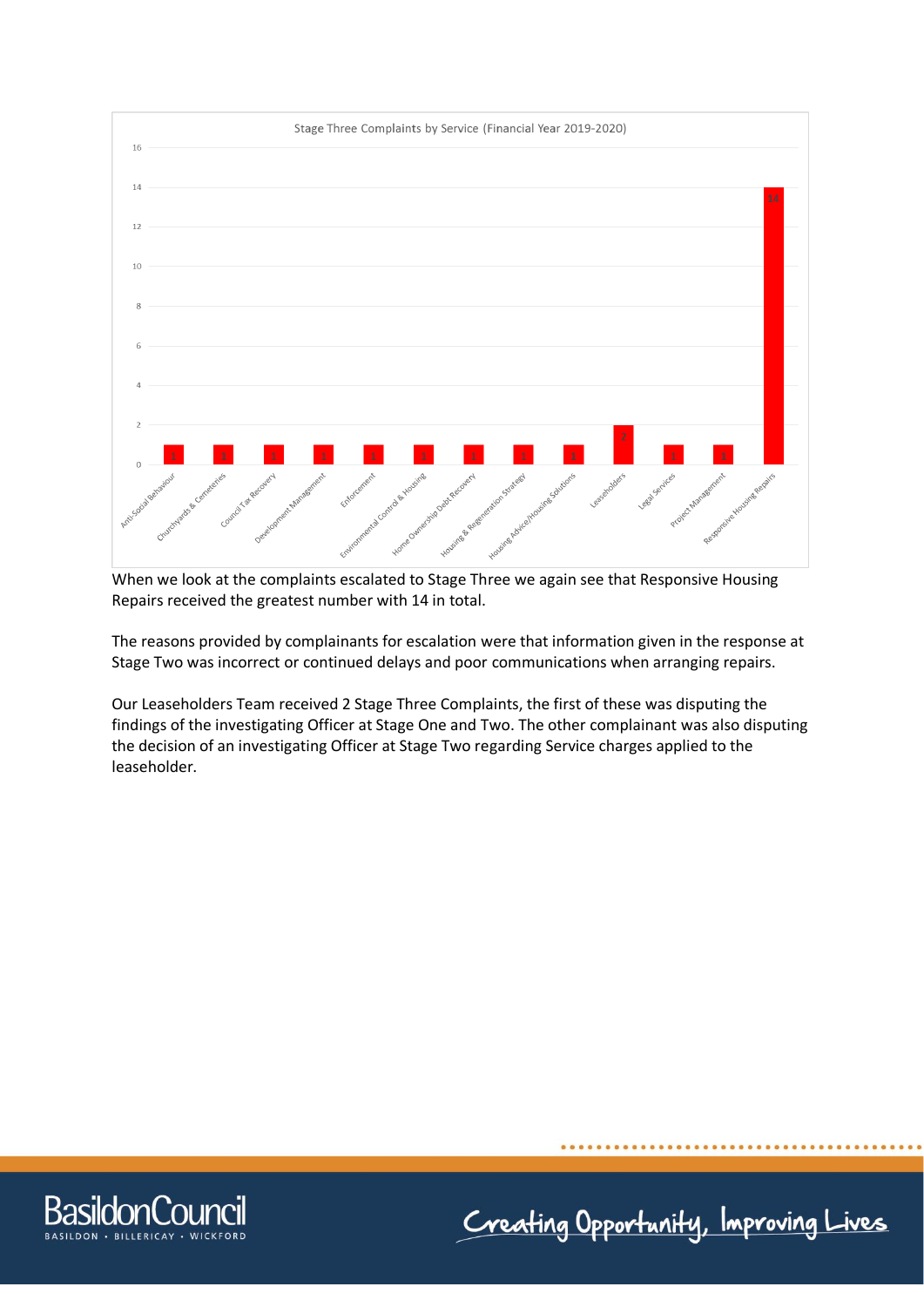

With regard to the three matters that were escalated to the Housing Ombudsman we are not provided reasons from the Ombudsman for escalation, just the findings of their investigations.

The first Ombudsman Complaint was an escalation of a matter for our Anti-social Behaviour Team. This was not upheld by the Ombudsman and no fault was found with the Council's handling of the complaint.

The second Ombudsman Complaint was for our Housing Repairs Team and was found in favour of the complainant with a decision that compensation needed to be paid.

The third and final Ombudsman Complaint of the 2019-20 Financial Year was also for Responsive Housing Repairs. This was again decided in favour of the complainant with compensation due because of poor handling of the complaint by the Housing Repairs Team and delays and poor service from our contractors in completing repairs to leaks within the property.